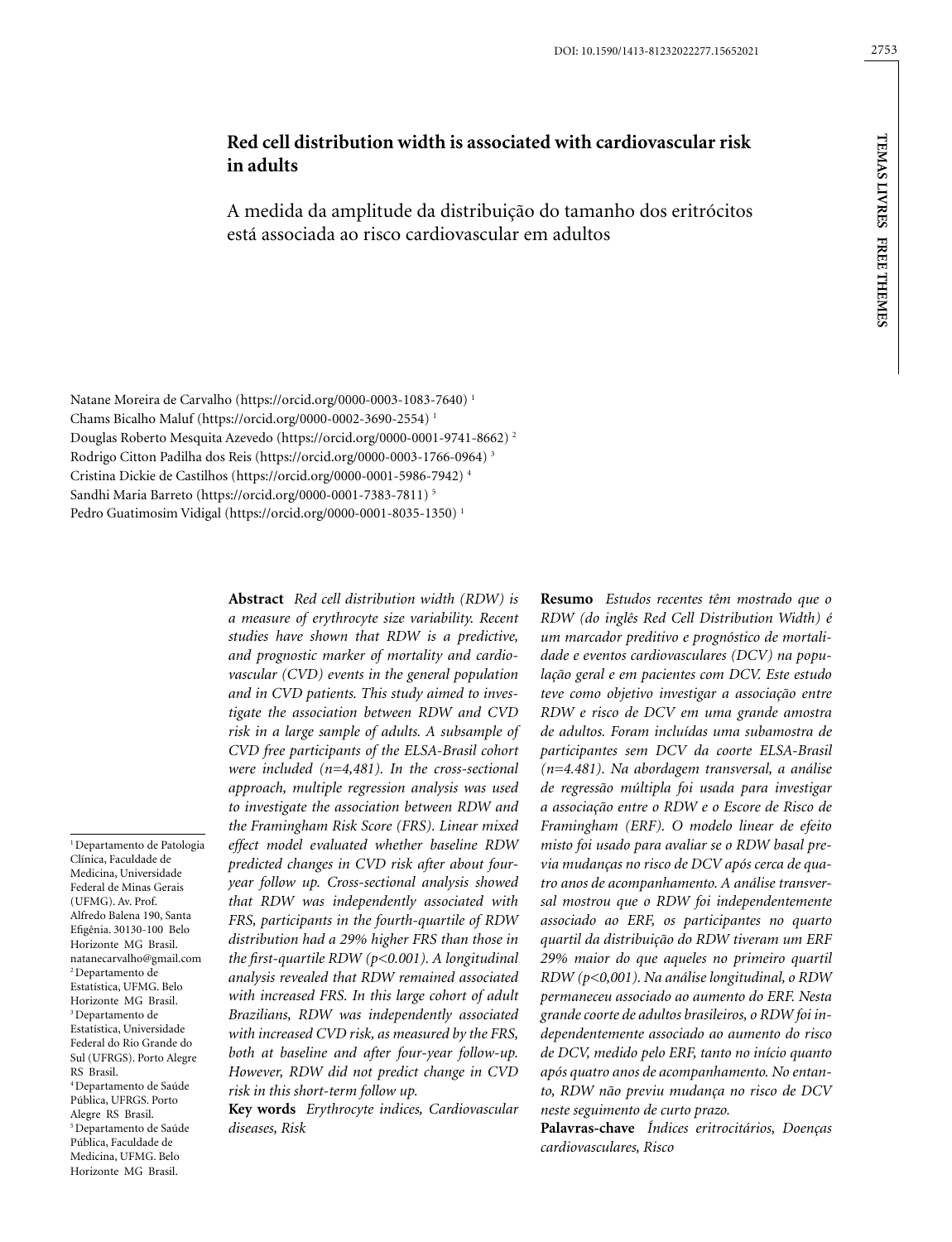# **Introduction**

Red cell distribution width (RDW) is a quantitative measure of erythrocyte size variability and reflects differences in erythrocyte size within a sample, or the degree of anisocytosis. RDW is a cost-efficient measure that is easily obtained, as most hematology analyzers provide RDW values as part of a complete blood count test. RDW is routinely used in differential diagnosis of anemic conditions such as thalassemia, megaloblastic anemia, chronic disease-related anemia, and iron deficiency anemia<sup>1</sup>.

Recent studies indicate that RDW is a predictor of morbidity and mortality in several conditions, including cancer, autoimmune, respiratory and infectious diseases, end-stage renal disease and diabetes $2-5$ , among others. Moreover, the degree of anisocytosis is thought to be a risk factor for increased mortality and morbidity in the general population, especially in patients suffering from cardiovascular diseases (CVD), including acute coronary syndrome, peripheral arterial disease, atrial fibrillation, heart failure, hypertension<sup>6</sup>. Also, independent correlations between RDW and clinical conditions, lifestyle behaviors, and biomarkers have been demonstrated in different studies, suggesting that RDW elevation (meaning high variability in erythrocyte size) may be related to inflammatory status, oxidative stress, and endothelial dysfunction, which in turn raises the risk of developing CVD<sup>7-9</sup>. Studies have demonstrated that anisocytosis may be directly involved in the pathogenesis of cardiovascular disorders, since deformed erythrocytes (a common finding in anisocytosis) may: (1) lead to increased blood viscosity and compromised microcirculatory blood flow; (2) present more aggregation and endothelial adhesion, and (3) contribute to the atherosclerotic process via neutralization of vasodilator mediators and lipid accumulation in atherosclerotic lesions<sup>6,7</sup>

According to the World Health Organization, 17.5 million people die each year from CVD, an estimated 31% of all deaths globally. Over 75% of CVD deaths occur in low- and middle-income countries<sup>10</sup>. Thus, CVD prevention is paramount and its effectiveness depends upon the identification of asymptomatic individuals with increased risk of cardiovascular events. The Framingham Risk Score (FRS) is a widely used algorithm that estimates the risk of atherosclerotic disease. The FRS final score estimates the individual 10-year probability of CVD development in patients without a previous diagnosis of CVD<sup>11</sup>.

Thus, this study aims to evaluate the association between RDW and FRS in participants of the Brazilian Longitudinal Study of Adult Health (ELSA-Brasil) using cross-sectional and longitudinal approaches.

# **Methods**

# **Study population**

ELSA-Brasil is a prospective multicenter cohort study developed in partnership with the Ministry of Health and the Ministry of Science and Technology, and designed to investigate the incidence and risk factors of chronic diseases, particularly CVD and diabetes mellitus (DM), in Brazilian adults<sup>12,13</sup>.

The ELSA-Brasil sample consists of 15,105 male and female civil servants aged 35-74 years. At baseline assessment (2008-2010) from research centers and higher education institutions in six states from three regions of Brazil, all participants underwent standardized interviews, physical examination, and laboratory testing. In the first follow-up assessment a second round of interviews, physical examination, and laboratory testing was conducted (2012-2014). The second follow-up assessment happened between 2016 and 2018; however, the data is not yet available. Detailed information about the ELSA-Brasil design and cohort profile can be found elsewhere $12,13$ .

ELSA-Brasil was approved by the Human Research Ethics Committees at the participating institutions and by the National Research Ethics Commission (CONEP). The study protocol conforms to the ethical guidelines of the 1975 Declaration of Helsinki. All participants provided written consent including permission for the storage of biological samples for future studies.

### **Participants**

The studied sample is a subpopulation of the ELSA-Brasil cohort comprising 5,176 volunteers from the Federal University of Minas Gerais (UFMG) and Federal University of Rio Grande do Sul (UFRGS). These two centers were selected due to the availability of automated counters of the same brand and model, i.e., the use of the same RDW measurement methods because different methodologies may interfere with RDW values $1,14$ . Of the 5176 eligible participants, 40 were excluded due to lack of RDW information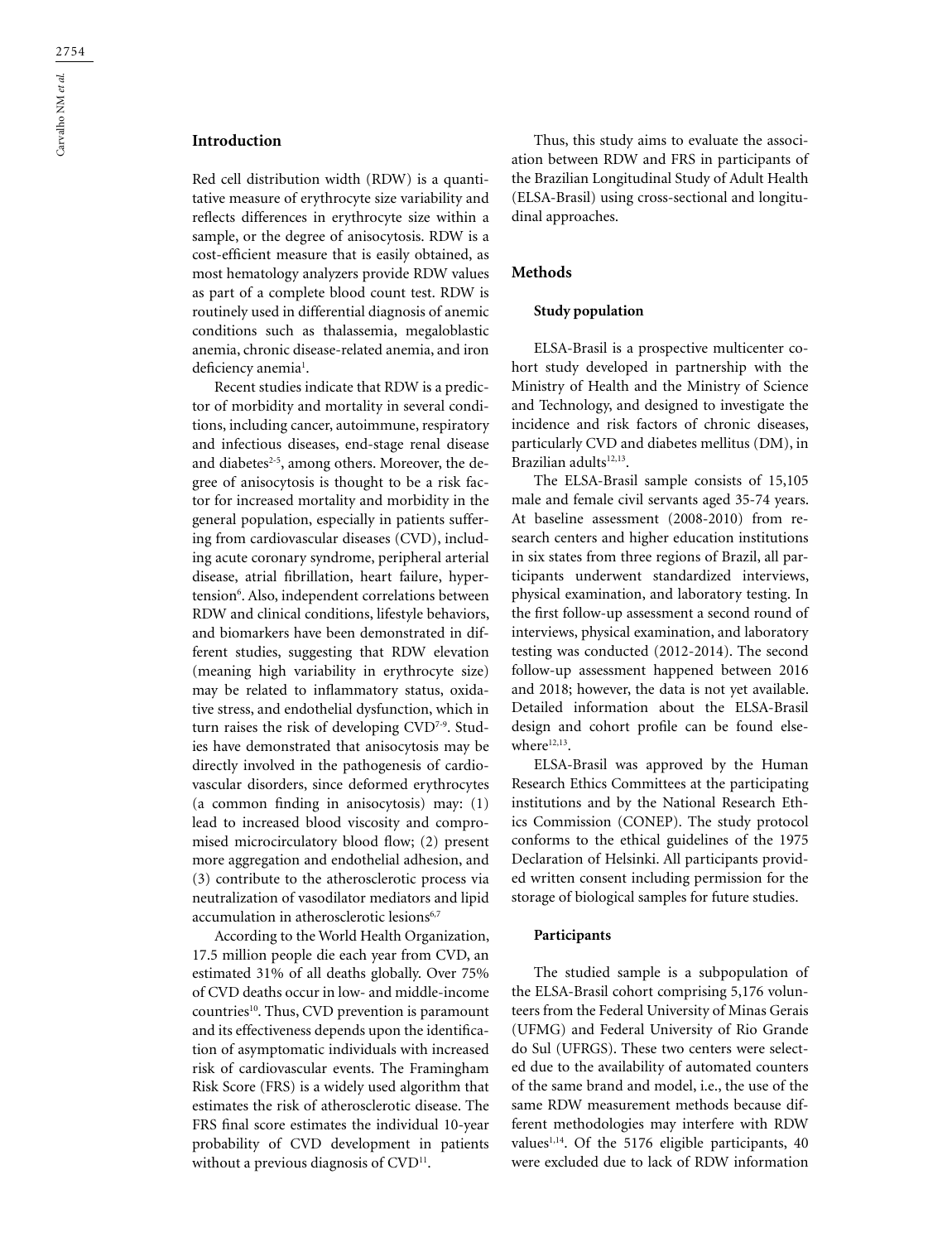or RDW values <10% or >21%. A total of 609 participants were excluded due to the presence of CVD or lack of information on CVD and 46 participants who underwent bariatric surgery were also excluded (Figure 1).

The remaining 4,481 participants enrolled were stratified for cardiovascular risk by FRS. The following variables were considered for risk assessment: age, gender, total cholesterol, high-density lipoprotein (HDL) cholesterol, smoking, diabetes, systolic blood pressure and use of antihypertensive drugs<sup>11</sup>. Of the 4,481 eligible participants, 50 died and 280 were lost or refused to participate in the second examination (2012-2014). Thus, 300 people were lost at the first follow-up assessment.

# **Sociodemographic, clinical, and lifestyle variables**

Sociodemographic variables including age, sex, skin color/race (White, Black, Brown, Indigenous and Asian descent), level of education, and cigarette and alcohol consumption were self-re-



Figure 1. Enrollment flowchart for the study population.

SP: São Paulo, MG: Minas Gerais, RJ: Rio de Janeiro, ES: Espírito Santo, BA: Bahia and RS: Rio Grande do Sul. RDW: Red Cell Distribution Width, CVD: Cardiovascular Disease.

Source: Authors.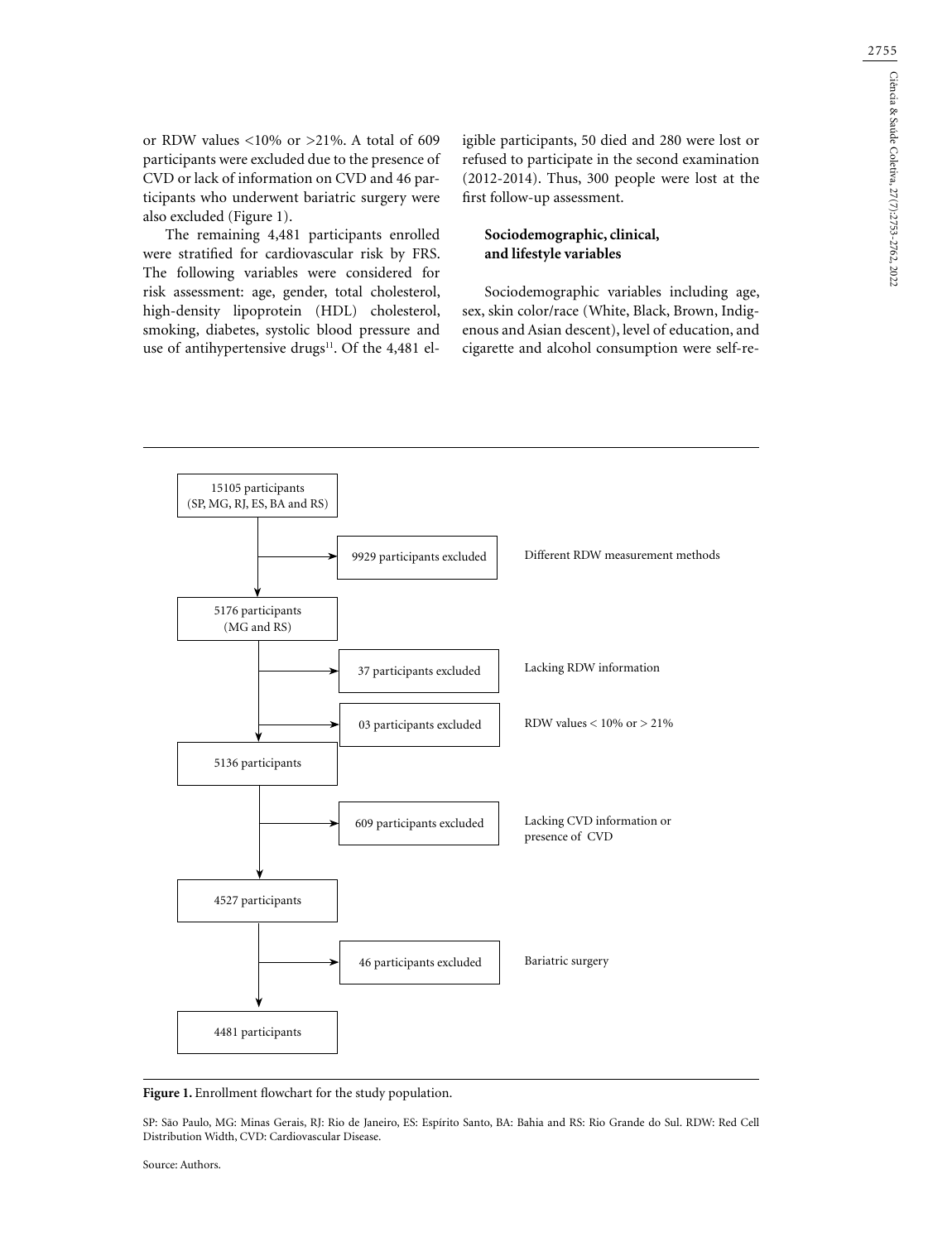ported. If men reportedly consumed ≥210 g alcohol/week and if women reportedly consumed ≥140 g alcohol/week, they were considered excessive drinkers. Additional variables of interest included level of physical activity, based on the International Physical Activity Questionnaire (IPAQ)15; body mass index (BMI, kg/m²)16; and estimated glomerular filtration rate (eGFR) defined by the Chronic Kidney Disease Epidemiology Collaboration (CKD-EPI) equation<sup>17</sup>. DM was defined according to the American Diabetes Association (ADA) criteria or by self-report of previous diagnosis of DM and/or use of insulin or oral hypoglycemic agents. Impaired glucose tolerance (IGT) was defined as glucose levels >140 mg/dL and <200 mg/dL 2 h after overload with 75 g of anhydrous glucose according to ADA criteria. Hypertension was defined by self-report of medical diagnosis of hypertension, or use of antihypertensive agents, or blood pressure equal to or above 140/90 mmHg from three different measurements<sup>13</sup>. CVD was defined as reported surgical heart revascularization and/or medical diagnosis of acute myocardial infarction, and/or peripheral arterial disease, and/or stroke, and/or heart failure, and/or electrocardiography abnormalities consistent with myocardial infarction according to the Minnesota code<sup>18</sup>.

## **Blood samples**

Venous blood samples were collected in the morning after a 12- to 14-h fasting period in compliance with the Clinical and Laboratory Standards Institute (CLSI) – Procedures for the Collection of Diagnostic Blood Specimens by Venipuncture: Approved Standard<sup>19</sup>. Participants were asked to stop taking multivitamins and vitamin C 24 h prior to blood collection and to restrain from physical activity during the fasting period. Venipuncture was performed using a butterfly needle for multiple vacuum collections and tourniquet application for a maximum of 1 min. Sample tubes containing ethylenediaminetetraacetic acid tripotassium salt (EDTA) were identified with bar codes and kept at room temperature until complete blood count (CBC) tests were performed. CBCs were conducted at local UFMG and UFRGS teaching hospital laboratories. Plasma/serum samples for biochemical analysis were stored at -80°C and sent to the EL-SA-Brasil central laboratory at the University of São Paulo Teaching Hospital<sup>20</sup>.

# **Red cell distribution width (RDW)**

RDW was measured on SYSMEX XE 2100 D automated blood analyzers (Sysmex, Kobe, Japan). This system uses electrical impedance for erythrocyte count, size and volume determination and generates a histogram of the coefficient of variation for red cell distribution width (RDW-CV) that is mathematically derived from mean corpuscular volume (MCV) measured in fL. The RDW-CV is expressed in percentage and calculated with the following formula: RDW-CV  $(%)$  = one standard deviation divided by/MCV  $\times$  100. Values are expressed as percentages and reference intervals may vary from 10.7-12.9% to 13.8-15.3% (lower and upper ranges, respectively) depending on the analyzer used $14,21$ .

#### **Biochemical analyses**

An Advia 1200 automated biochemistry analyzer (Siemens, Deerfield, IL, USA) was used to determine fasting and overload glucose levels, HDL cholesterol, total cholesterol, C-reactive protein (CRP) was measured using nephelometry on a BN II nephelometer (Siemens, Vienna, Austria). Glycated hemoglobin (HbA1c) was measured using a high-performance liquid chromatography (HPLC) assay on a Variant™ II system (Bio-Rad, Hercules, CA, USA).

### **Statistical analysis**

Variable distributions are reported as medians and interquartile ranges (continuous variables) or absolute values and frequencies (categorical variables). Baseline characteristics were compared across these quartiles using the chi-square test for categorical variables and the analysis of variance (ANOVA) test for continuous variables.

In both cross-sectional and longitudinal analyses, the relationship of RDW and FRS was analyzed using FRS as continuous variable, and RDW as a categorical variable grouped into quartiles: Q1=11.10-12.69%; Q2=12.70-12.99%; Q3=13.00-13.49%; and Q4=13.50-20.50%. FRS (response variable) was log-transformed to normalize its distribution.

Simple linear regression was used to assess the association between the FRS and the clinical, socio-demographic, lifestyle, and laboratory variables. From this analysis, we identified confounding factors and the adjustment models for the multivariate regression. The variables with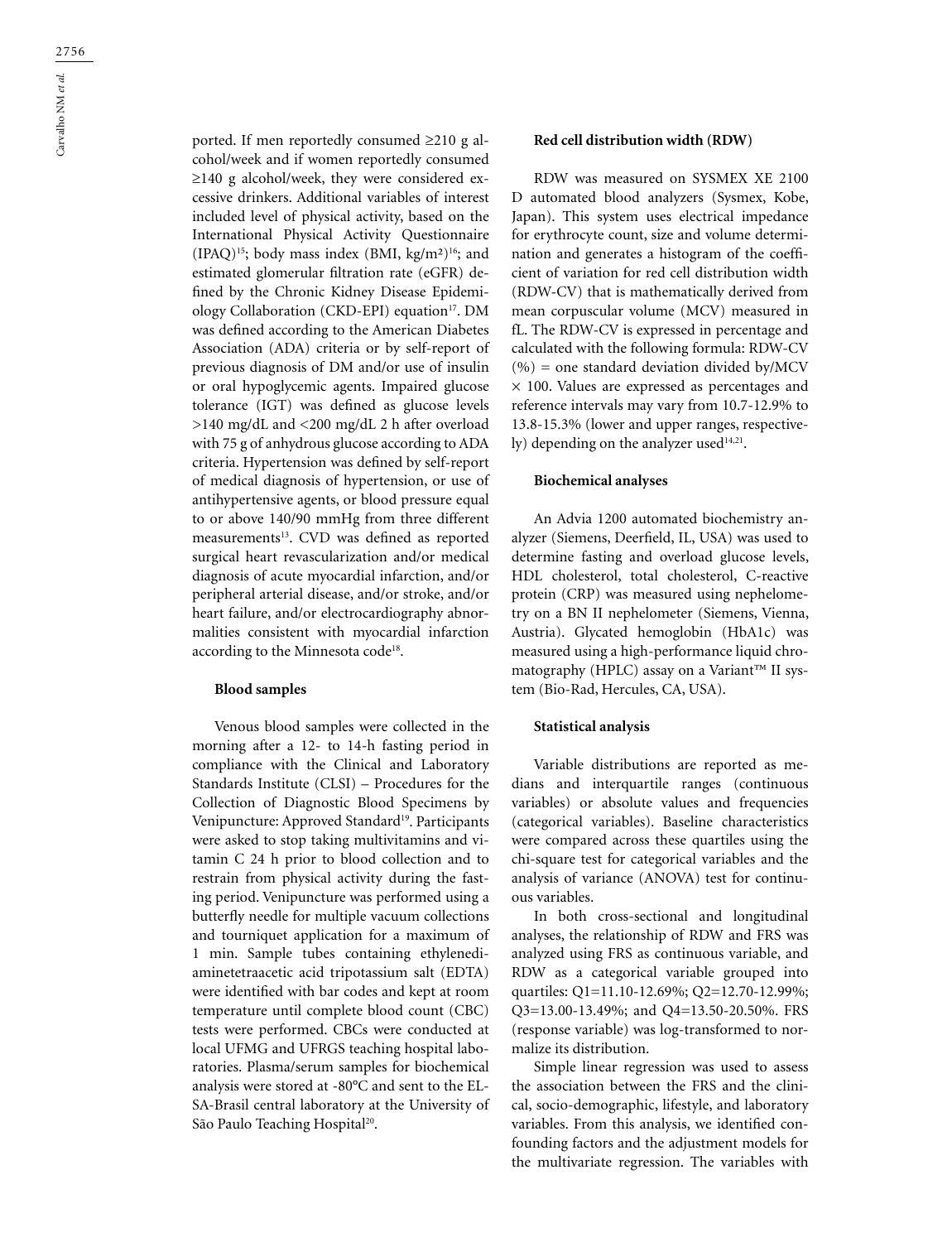potential confounding effect were those that correlated with the RDW with p<0.1 and those that were not part of the FRS to avoid over adjustment (hemoglobin, self-reported race/skin color, level of education, alcohol consumption, BMI, physical activity, MCV, eGFR, platelets and CRP). The final model retained all variables which remained associated with the FRS at the level of p<0.05.

Additionally, multiple linear regression analysis was used to estimate the independent association of RDW (explanatory variable) with the FRS at baseline, after adjusting for potential confounders, i.e., variables that are not part of the FRS, but can increase CVD risk and may be related to RDW. Having the FRS as the response variable, the following regression models were run: Model 1: RDW; Model 2: Model 1 + skin color/ race, level of education, BMI, CRP, hemoglobin and alcohol consumption.

Independent association between RDW and changes in the trajectory of FRS after four-year follow up was investigated using linear mixed models. In these models, the response variable (FRS) was assessed on the baseline visit and at the second visit, whereas explanatory variables were only measured at the baseline visit. Change in FRS with time was assessed by entering an interaction term between RDW and time between visits in the final model, considering the significance level of p<0.05. The following variables were entered in each model: Model 1: RDW adjusted by the follow-up time; Model 2: Model 1 + skin color/race, level of education, BMI, CRP, hemoglobin, alcohol consumption and interactions (hemoglobin and time and BMI and time). Linear mixed models easily accommodate unbalanced, unequally spaced observations, and consequently are ideal tools for analyzing longitudinal data<sup>22</sup>. In mixed models, the interaction term between a fixed effect covariate and time evaluates whether this covariate is a predictor of the longitudinal changes in the response variable (FRS). Thus, the interaction terms between time and all of the aforementioned fixed effect variables were evaluated, but only the statistically significant (p<0.05) ones were retained in the final model. In all models, we included the intercept as a random term, which allows each participant's baseline value to vary from the population average, but kept the slope fixed and equal to 1.

Statistical assumptions to perform regressions were checked by residual analysis. Statistical analyses were performed using R statistical software package version 3.4.223.

# **Results**

### **Descriptive analysis**

The sociodemographic, lifestyle, clinical, and laboratory characteristics of participants stratified by baseline RDW quartiles are shown in Table 1. The median age ranged from 51 to 53 years, most participants were women (54.47%), self-reported white (58.74%), had completed higher education (57.38%), and had never smoked (57.84%).

Significant differences were observed among the RDW quartiles: as RDW values increased, there was a gradual increase in the proportion of patients with comorbidities, such as DM and hypertension. In addition, among individuals in the  $4<sup>th</sup>$  quartile of RDW there was significantly higher frequency of participants who engaged in low-intensity physical activity, were smokers, and had higher total cholesterol (Table 1). Median RDW was 13.0% (interquartile range: 12.7- 13.5%; Table 1). RDW medians and interquartile ranges did not differ significantly (p=0.180) between UFMG [13.1% (12.7-13.6%)] and UFRGS [13.0% (12.7-13.5%)] populations.

#### **Cross-sectional analysis**

Multiple regression models revealed an independent association between RDW and FRS with an upward gradient, even after adjusting for confounders: FRS increases with increasing RDW quartile, although only the 3<sup>rd</sup> and 4<sup>th</sup> quartiles remained statistically significant in the fully adjusted model (Model 2). In total, Model 2 explained 29% of the variability in the FRS in the study sample (Table 2).

### **Longitudinal analysis**

Linear mixed regression models also confirmed the findings of the cross-sectional analysis, showing significant associations between RDW and FRS after adjusting for confounding variables, both at baseline assessment and at the first follow-up assessment. The interaction term between the RDW and the covariable time was not statistically significant, indicating that the slope of the association did not change over time. Thus, although Model 2 accounts for about 29% of the FRS variability, RDW was not able to predict a worsening in the cardiovascular risk in the longitudinal trajectory of these individuals over four years (Table 3).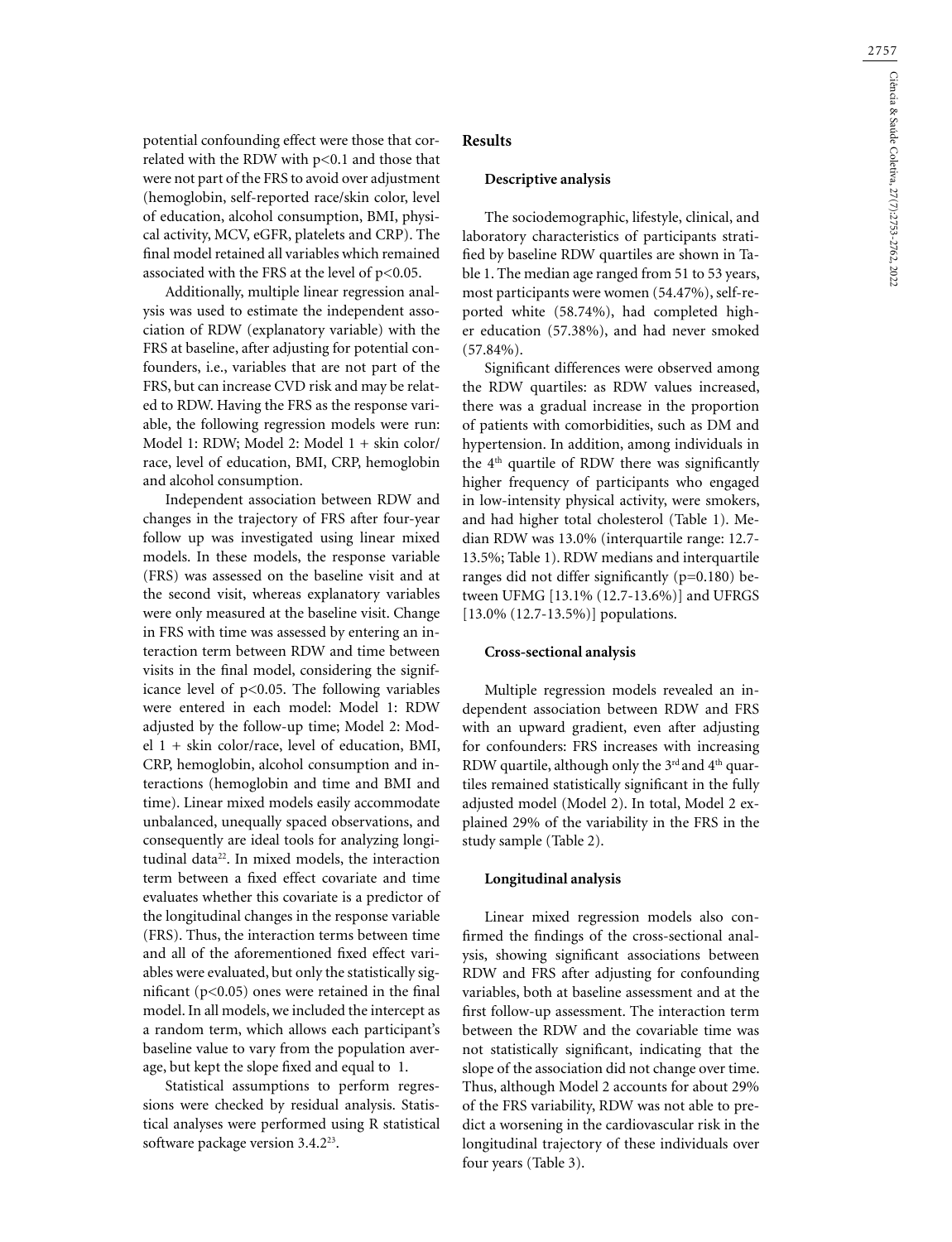|                                        | RDW quartiles (%)   |                     |                     |                     |         |  |
|----------------------------------------|---------------------|---------------------|---------------------|---------------------|---------|--|
| Characteristic                         | Q1                  | Q2                  | Q <sub>3</sub>      | Q4                  |         |  |
|                                        | 11.1-12.69          | 12.7-12.99          | 13.0-13.49          | 13.5-20.5           | p-value |  |
|                                        | $N=1,362$           | $N = 887$           | $N=1,198$           | $N=1,034$           |         |  |
| Sex, women                             | 50.44%              | 53.10%              | 53.51%              | 62.09%              | < 0.001 |  |
| Age                                    | 51.00               | 51.00               | 52.00               | 53.00               | < 0.001 |  |
|                                        | $[44.00 - 58.00]$   | $[45.00 - 59.00]$   | $[46.00 - 58.00]$   | $[46.00 - 59.50]$   |         |  |
| Self-rated race/skin color             |                     |                     |                     |                     | < 0.001 |  |
| White                                  | 63.73%              | 62.34%              | 60.10%              | 47.49%              |         |  |
| Brown                                  | 23.35%              | 24.01%              | 23.54%              | 28.53%              |         |  |
| Black                                  | 8.88%               | 9.24%               | 13.27%              | 21.47%              |         |  |
| Other <sup>1</sup>                     | 4.04%               | 4.40%               | 3.09%               | 2.51%               |         |  |
| Level of education                     |                     |                     |                     |                     | 0.002   |  |
| University degree                      | 59.62%              | 58.62%              | 58.85%              | 51.64%              |         |  |
| Incomplete elementary school           | 3.60%               | 5.07%               | 5.26%               | 6.19%               |         |  |
| Complete elementary school             | 5.73%               | 6.76%               | 6.18%               | 6.38%               |         |  |
| Complete high school                   | 31.06%              | 29.54%              | 29.72%              | 35.78%              |         |  |
| Smoking status                         |                     |                     |                     |                     | < 0.001 |  |
| Never smoked                           | 60.35%              | 56.82%              | 58.51%              | 54.64%              |         |  |
| Former smoker                          | 28.71%              | 32.81%              | 28.96%              | 28.53%              |         |  |
| Current smoker                         | 10.94%              | 10.37%              | 12.52%              | 16.83%              |         |  |
| Physical activity <sup>2</sup>         |                     |                     |                     |                     | 0.457   |  |
| Low                                    | 74.06%              | 73.73%              | 74.37%              | 75.80%              |         |  |
| Moderate                               | 18.15%              | 18.94%              | 17.45%              | 18.37%              |         |  |
| High                                   | 7.79%               | 7.33%               | 8.18%               | 5.83%               |         |  |
| Alcohol consumption <sup>3</sup> , yes | 9.18%               | 8.34%               | 9.02%               | 7.93%               | 0.688   |  |
| BMI $(kg/m2)$                          | 25.41               | 25.86               | 26.23               | 27.01               | < 0.001 |  |
|                                        | $[23.05 - 28.05]$   | $[23.44 - 29.97]$   | $[23.57-29.41]$     | $[24.18 - 30.54]$   |         |  |
| Diabetes mellitus <sup>4</sup>         | 13.88%              | 15.14%              | 14.94%              | 19.34%              | 0.002   |  |
| Hypertension <sup>5</sup>              | 10.35%              | 10.48%              | 10.77%              | 13.64%              | 0.050   |  |
| Hemoglobin (g/dL)                      | 14.30               | 14.20               | 14.20               | 13.70               | < 0.001 |  |
|                                        | $[13.50 - 15.40]$   | $[13.30 - 15.20]$   | $[13.30 - 15.20]$   | $[12.70 - 14.70]$   |         |  |
| MCV (fL)                               | 89.40               | 88.60               | 88.20               | 86.70               | < 0.001 |  |
|                                        | $[87.00 - 91.80]$   | $[86.30 - 90.80]$   | $[85.50 - 90.80]$   | $[82.90 - 89.70]$   |         |  |
| Total cholesterol (mg/dL)              | 206.00              | 210.00              | 212.00              | 213.00              | 0.005   |  |
|                                        | $[185.00 - 232.00]$ | $[183.00 - 240.00]$ | $[188.00 - 240.00]$ | $[186.00 - 241.00]$ |         |  |
| HDL cholesterol (mg/dL)                | 53.00               | 54.00               | 55.00               | 56.00               | < 0.001 |  |
|                                        | $[45.00 - 63.00]$   | $[45.20 - 64.00]$   | $[46.00 - 65.00]$   | $[47.00 - 67.00]$   |         |  |
| $CRP$ (mg/dL)                          | 1.17                | 1.32                | 1.46                | 2.05                | < 0.001 |  |
|                                        | $[0.61 - 2.51]$     | $[0.70 - 2.67]$     | $[0.74 - 3.20]$     | $[0.91 - 4.31]$     |         |  |
| eGFR <sup>6</sup> >60 mL/min           | 96.55%              | 95.71%              | 95.16%              | 95.16%              | 0.267   |  |

**Table 1.** Summary of participant characteristics in the baseline assessment.

Continuous variables presented as median and interquartile ranges [IQ]. Categorical variables: frequencies (%). 1 Indigenous, Asian, and individuals who did not declare skin color/race; 2 Physical activity based on the International Physical Activity Questionnaire (IPAQ); 3 Excessive drinker (men≥210 g alcohol/week; women≥140 g alcohol/week); 4 Diabetes mellitus: defined according to American Diabetes Association (ADA) criteria or by self-report of previous diagnosis of DM and/or use of insulin or oral hypoglycemic agents; 5 Hypertension: defined as any of the following: self-report of previous diagnosis of hypertension, or use of antihypertensive agents, or blood pressure≥140\90 mmHg from three measurements; 6 Estimated glomerular filtration rate defined by the Chronic Kidney Disease Epidemiology Collaboration (CKD-EPI) equation. BMI - body mass index; MCV - mean corpuscular volume; HDL - high-density lipoprotein; CRP - c-reactive protein; eGFR - estimated glomerular filtration rate.

Source: Authors.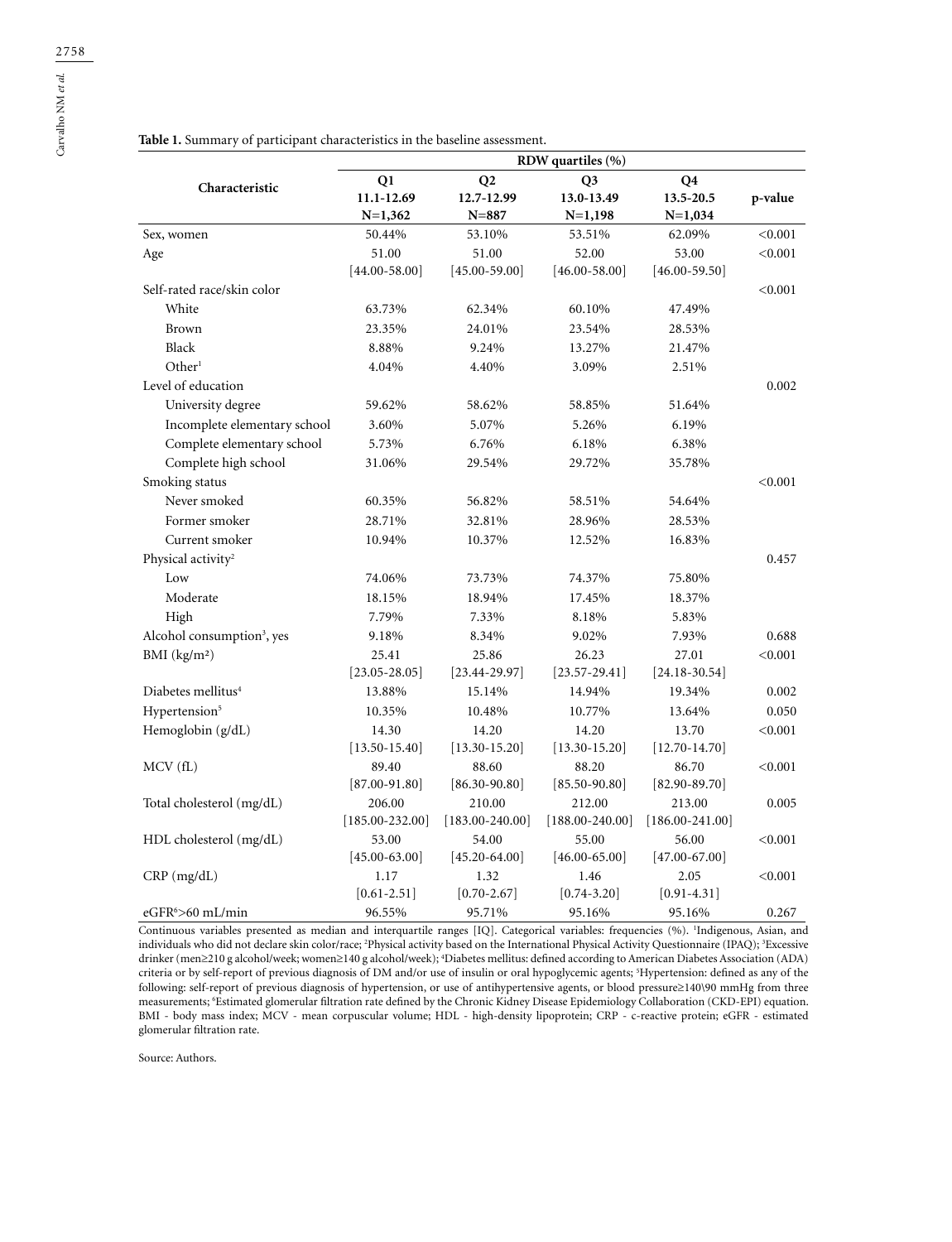|                | <b>FRS</b>            |                       |                       |                       |          |  |
|----------------|-----------------------|-----------------------|-----------------------|-----------------------|----------|--|
| Model          | Q1                    | Q <sub>2</sub>        | O3                    | O4<br>13.5-20.5       |          |  |
|                | 11.1-12.69            | 12.7-12.99            | 13.0-13.49            |                       |          |  |
|                | $N=1,362$             | $N = 887$             | $N=1,198$             | $N=1,034$             | $R^2$ Aj |  |
|                | $e^{\beta}$ ; p-value | $e^{\beta}$ ; p-value | $e^{\beta}$ ; p-value | $e^{\beta}$ ; p-value |          |  |
|                | $[95\%CI]$            | [95%CI]               | $[95\%CI]$            | [95%CI]               |          |  |
| 1 <sup>1</sup> | Reference             | 1.062; 0.079          | 1.083; 0.011          | $1.290; \leq 0.001$   | 0.299    |  |
|                |                       | $[0.993 - 1.136]$     | $[1.018 - 1.153]$     | $[1.206 - 1.380]$     |          |  |
| 2 <sup>2</sup> | Reference             | 1.060; 0.088          | 1.087; 0.008          | $1.299; \leq 0.001$   | 0.298    |  |
|                |                       | $[0.991 - 1.134]$     | $[1.021 - 1.153]$     | $[1.215 - 1.390]$     |          |  |

**Table 2**. Multiple regression models for the association between RDW and cardiovascular risk by FRS quartile adjusted for different variables.

Regression coefficients (β) were log-transformed. 1 Model 1: RDW; 2 Model 2: model 1 + hemoglobin, race, level of education, BMI, CRP, physical activity, and alcohol consumption. RDW - Red Cell Distribution Width; FRS - Framingham Risk Score; e<sup>β</sup> -Exponential of Beta Coefficient; BMI - Body Mass Index; CRP - C-Reactive Protein. Multiple linear regression significant at p≤0.05.

Source: Authors.

| adjusted for different variables. |            |            |            |           |  |  |  |  |
|-----------------------------------|------------|------------|------------|-----------|--|--|--|--|
|                                   | <b>FRS</b> |            |            |           |  |  |  |  |
|                                   | О1         | O2         | O3         | O4        |  |  |  |  |
| Model                             | 11.1-12.69 | 12.7-12.99 | 13.0-13.49 | 13.5-20.5 |  |  |  |  |
|                                   | $N=1,274$  | $N = 818$  | $N=1,112$  | $N = 947$ |  |  |  |  |

**eβ ; p-value [95%CI]**

1.083; 0.007 [1.021-1.149]

1.085; 0.008 [1.021-1.153]

> (p-value) 0.455

**eβ ; p-value [95%CI]**

1.280; ≤0.001 [1.201-1.364]

1.290; ≤0.001 [1.208-1.377]

> (p-value) 0.057

**eβ ; p-value [95%CI]**

[0.986-1.121]

[0.994-1.134]

0.236

**Table 3**. Mixed regression models for the association between RDW and cardiovascular risk by FRS quartile

Regression coefficients (β) were log-transformed. 'Model 1: crude model adjusted for follow-up time and RDW;<br><sup>2</sup>Model 2: model one + hemoglobin, race, level of education, BML CRP physical activity alcohol consumption. <sup>2</sup>Model 2: model one + hemoglobin, race, level of education, BMI, CRP, physical activity, alcohol consumption, and hemoglobin × time and BMI × time interactions. RDW - Red Cell Distribution Width; FRS - Framingham Risk Score; e<sup>β</sup> - Exponential of Beta Coefficient; MCV - Mean Corpuscular Volume; TSH - Thyroid-Stimulating Hormone; ALT - Alanine Aminotransferase; BMI - Body Mass Index; CRP - C-Reactive Protein. Mixed linear regression significant at p≤0.05.

Source: Authors.

#### **Discussion**

In this study we found a positive association in which higher RDW is associated with higher CVD risk, as measured by FRS, even after adjusting for confounding variables, both in the cross-sectional and longitudinal analyses. However, RDW values could not predict a worsening of CVD risk in the longitudinal trajectory of these individuals over four years.

**eβ ; p-value [95%CI]**

1<sup>1</sup> Reference 1.051; 0.122

2<sup>2</sup> Reference 1.062; 0.070

 $2<sup>2</sup>$  Interaction terms time (p-value)

The cardiovascular risk of participants in the fourth quartile RDW was on average 29% higher compared to those in the first quartile RDW, both at baseline and after four-year follow-up, replicating the result observed in cross-sectional analysis (Table 2). For instance, a RDW≥13.5% would increase the 10-year CVD risk from 10% to 12.9%, which may considerably influence clinical decision making. Shah *et al*. 24 found that RDW values greater than 14.5% were associated with coronary disease death, whereas Sharma and Agrawal<sup>25</sup> reported that an RDW>14% was associated with elevated CRP, non-ST elevation myocardial infarction, and unstable angina. In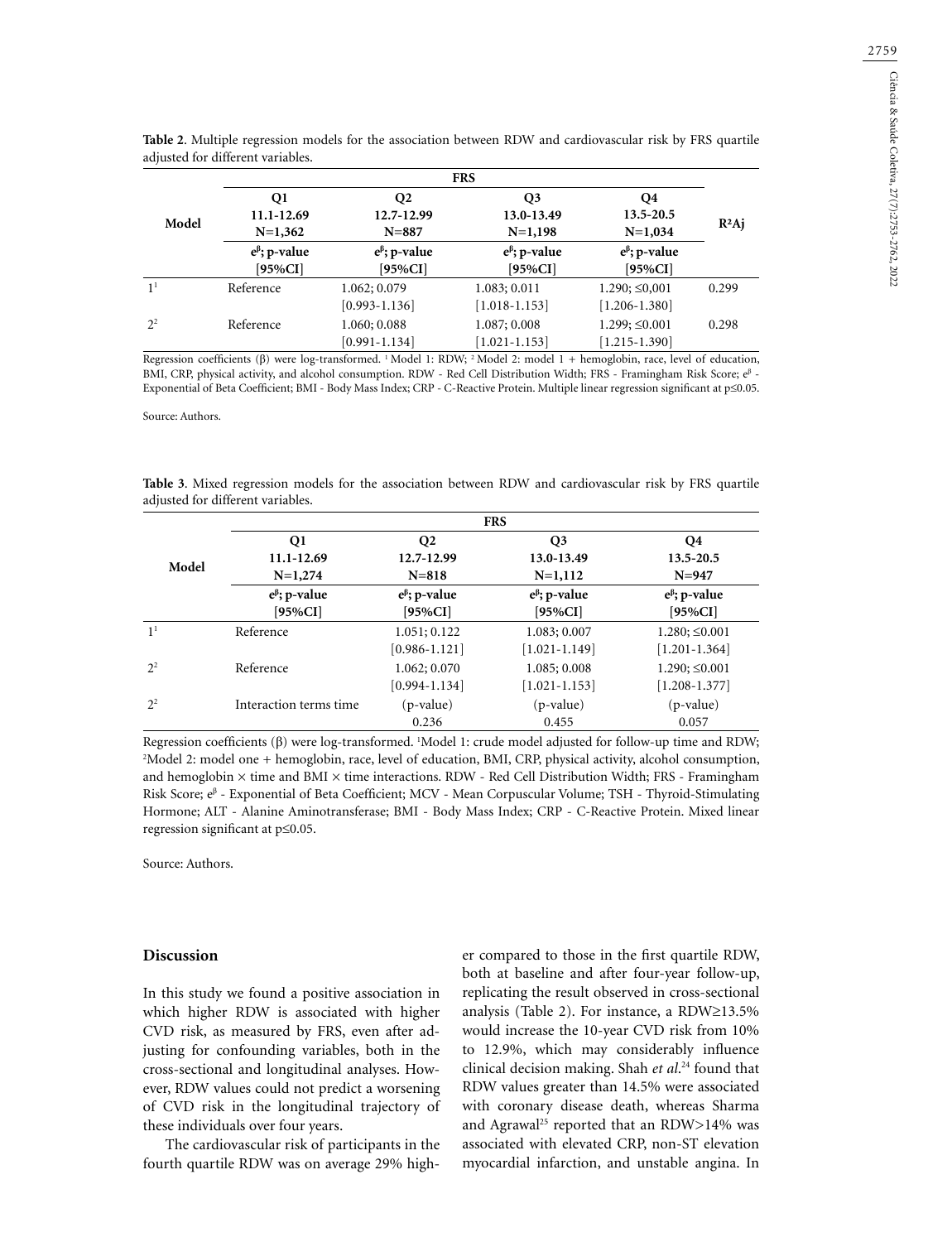our study, we observed an RDW≥13.5% (Q4) to be associated with a higher CVD risk as measured by the 10-year FRS.

The independent association between RDW and CVD has been demonstrated in different studies and population groups. A systematic review and meta-analysis of 80,216 participants and 22 studies from different countries showed that high RDW values are associated with increased risks of mortality and cardiovascular events in patients with coronary heart disease (CHD)26. Moreover, diverse studies with large cohorts and 5- to 15-year follow-up showed that RDW is associated with increased risk of myocardial infarction and death from CHD in adults independent of other risk factors<sup>27,28</sup>. A 14-year follow up study of 7,005 healthy subjects classified at baseline, according to the FRS for CHD, found that the addition of RDW to the CHD-FRS helped to reclassify intermediate-risk category to high-risk category of death from CHD. The authors concluded that RDW improved the accuracy of FRS in predicting cardiovascular mortality<sup>24</sup>. Although we have the positive association between higher RDW and higher FRS in the transverse and longitudinal analysis, the interaction term between RDW and CVD risk showed that RDW did not predict a significant worsened CVD risk over the four-year follow-up period. It is possible that the four-year follow-up was insufficient to capture the RDW's influence on FRS over time. The prediction onset for CVD risk can range between 2 and 45 years, with most studies predicting CVD outcomes after an analysis of, on average, 5 to 10 years. Studies investigating an association between RDW and CVD have frequently a follow-up between 1 and 15 years. In addition, the FRS was designed after the analysis of a 10-year time period<sup>29,30</sup>.

In the present study, individuals with the highest values of RDW (Q4) also had lower MCV values, higher CRP values and higher prevalence of DM and hypertension, when compared to the other RDW quartiles (Table 2). Evidence suggest that the erythropoiesis may be affected by inflammatory status via the following mechanisms: direct myelosuppression of erythroid precursor cells, decreased renal erythropoietin production, decreased iron bioavailability, increased erythropoietin resistance in erythroid precursor cells leading to impaired erythrocyte maturation, ineffective erythropoiesis and anisocytosis<sup>31</sup>. Oxidative stress may lead to cytoskeletal rearrangement, lipid loss and erythrocyte membrane asymmetry; erythrocytes then become more rigid and start to differ in size, with resulting anisocytosis. Oxidated erythrocytes present increased aggregation and endothelial adhesion, triggering a vicious cycle of oxidative damage and endothelial dysfunction<sup>7</sup>.

To reduce the risk of confounding, we adjusted the models for several variables that may potentially affect the risk of cardiovascular events. We also adjusted the analysis for CRP, a biomarker of systemic low-grade inflammation, a potential mediator in the association between RDW and CVD risk. In the model for the longitudinal analysis without CRP, RDW remained independently correlated with FRS (Q4, e=1,299; p≤0.001). This result shows that even though inflammation has been implicated in anisocytosis, and may directly impact cardiovascular risk, in our study it did not affect the association between RDW and FRS. Hence, anisocytosis *per se* may be directly involved in the pathogenesis of cardiovascular disorders. As state before, deformed erythrocytes, a common finding in anisocytosis, may (1) lead to increased blood viscosity and compromised microcirculatory blood flow; (2) present more aggregation and endothelial adhesion, and (3) contribute to the atherosclerotic process via neutralization of vasodilator mediators and lipid accumulation in atherosclerotic lesions<sup>32</sup>.

Being a parameter that is part of the automated blood count, RDW has several advantages, including low intra-individual biological variation, low cost, ease of interpretation, wide availability, and the fact that it does not require specific skills or instrumentation; all of which argue in favor of its use in clinical practice. However, some precautions are necessary to use RDW as a predictor marker. For example, different approaches are used for measuring erythrocyte size (i.e., electrical impedance or optical techniques). Also, there is no universal consensus whether RDW shall be expressed in standard deviation (RDW-SD) or as coefficient of variation (RWD-CV) of erythrocyte volumes<sup>33</sup>. Therefore, the standardization of the analytical method is crucial for use in clinical practice.

Potential confounding factors such as ferritin, vitamin B12, and folate serum levels were not measured and thus not included in the analysis, which might limit our findings. However, vitamin B12 or folate deficiency is unlikely in this study population, since subjects with macrocytosis and anemia were controlled at the models of adjustments. The multicenter nature of the ELSA-Brasil study and the limited stability of whole blood samples required that blood tests be performed in different laboratories in each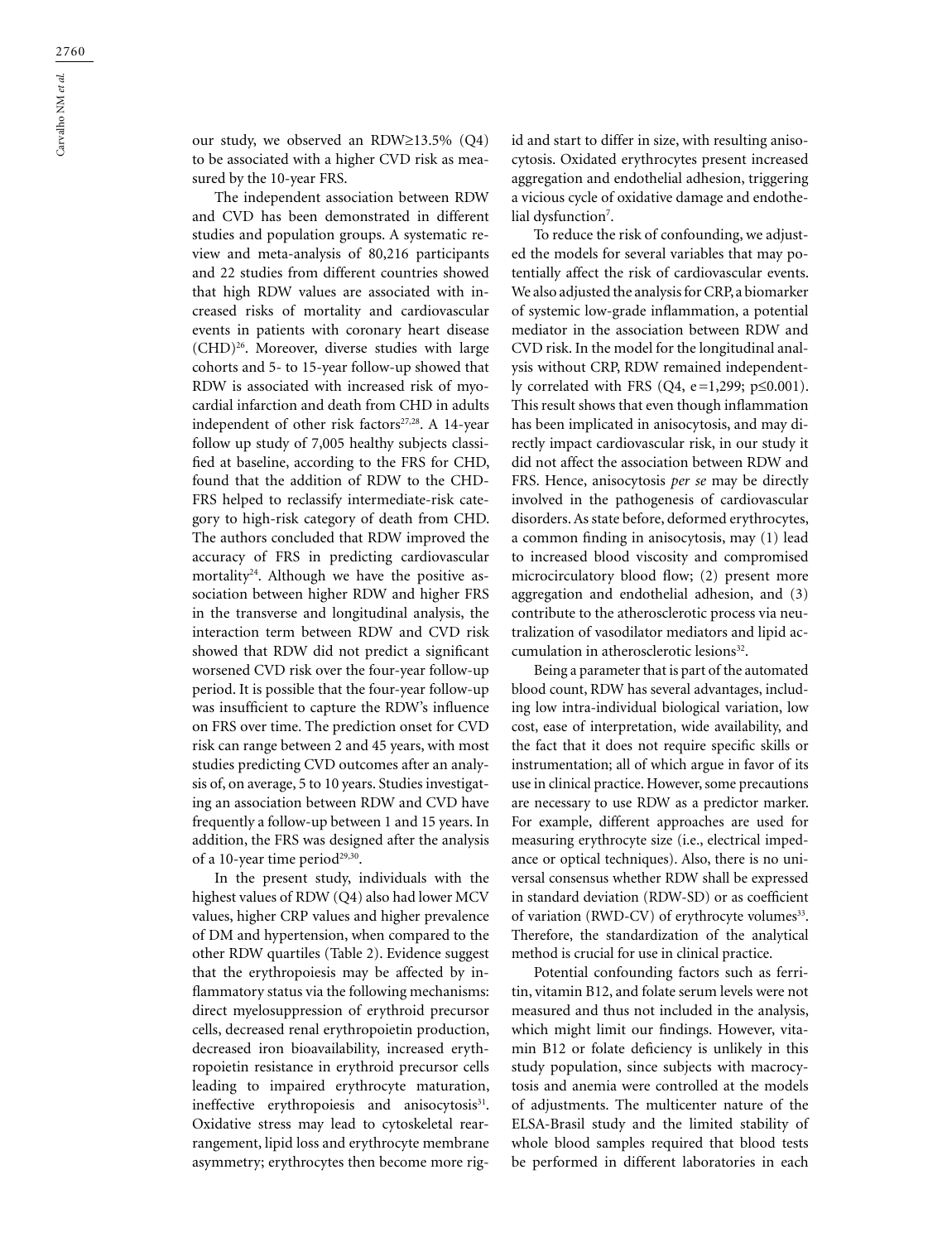2761

ELSA-Brasil investigation centers with different hematologic analyzers. However, all ELSA-Brasil research centers followed the same protocols, complying with the recommendations of the Clinical and Laboratory Standards Institute and the Brazilian Society of Clinical Pathology/Laboratory Medicine for carrying out laboratory tests, in order to minimize analytical and pre-analytical tests. Differences in cell counting instruments and RDW determination between laboratories precluded the inclusion of the entire ELSA-Brasil cohort in this study. Moreover, the follow-up time of the cohort of the present study may have been short since the interval between exposure to

risk factors and the development of cardiovascular disease is generally longer.

In this large cohort of adult Brazilians, RDW was independently associated with increased CVD risk as measured by the FRS both at baseline and after four-year follow-up, but did not predict change in the FRS with time. A new assessment, after ten years of follow-up of the ELSA-Brasil cohort, may clarify the relationship between the increase in RDW and the worsening of CVD risk as measured by FRS, and whether time is an important variable in this relationship. Studying this relationship may improve the predictive accuracy of current CVD risk stratification.

# **Collaborations**

NM Carvalho, CB Maluf, SM Barreto and PG Vidigal contributed to the conception or design of the work; acquisition, analysis and interpretation of the data; drafted manuscript and critically revised the manuscript. DRM Azevedo contributed to the design of the work; contributed to analysis and interpretation of the data. RCP Reis and CD Castilhos contributed to analysis and interpretation of the data and critically revised the manuscript. All authors gave final approval and agree to be accountable for all aspects of work ensuring integrity and accuracy.

# **Acknowledgements**

The authors thank the staff and participants of the Elsa Study for their important contributions.

# **Funding**

This study was supported by the Brazilian Ministries of Health (Departamento de Ciência e Tecnologia - DECIT) and of Science, Technology (Financiadora de Estudos e Projetos - FINEP/ Conselho Nacional de Desenvolvimento Científico e Tecnológico - CNPq).

### **References**

- 1. Bessman JD, Gilmer PR Jr., Gardner FH. Improved classification of anemias by MCV and RDW. *Am J Clin Pathol* 1983; 80(3):322-326.
- 2. Hu ZD, Chen Y, Zhang L, Sun Y, Huang YL, Wang QQ, Xu YL, Chen SX, Qin Q, Deng AM. Red blood cell distribution width is a potential index to assess the disease activity of systemic lupus erythematosus. *Clin Chim Acta* 2013; 425:202-205.
- 3. Engstrom G, Smith JG, Persson M, Nilsson PM, Melander O, Hedblad B. Red cell distribution width, haemoglobin A1c and incidence of diabetes mellitus. *J Intern Med* 2014; 276:174-183.
- 4. Huang YL, Hu ZD, Liu SJ, Sun Y, Qin Q, Qin BD, Zhang WW, Zhang JR, Zhong RQ, Deng AM. Prognostic value of red blood cell distribution width for patients with heart failure: a systematic review and meta-analysis of cohort studies. *PloS One* 2014; 9(8):e104861.
- 5. Yoon HE, Kim SJ, Hwang HS, Chung S, Yang CW, Shin SJ. Progressive rise in red blood cell distribution width predicts mortality and cardiovascular events in end-stage renal disease patients. *PloS One* 2015; 10(5):e0126272.
- 6. Danese E, Lippi G, Montagnana M. Red blood cell distribution width and cardiovascular diseases. *J Thorac Dis* 2015; 7(10):E402-E411.
- 7. Zalawadiya SK, Veeranna V, Panaich SS, Afonso L. Red cell distribution width and risk of peripheral artery disease: analysis of National Health and Nutrition Examination Survey 1999-2004. *Vasc Med* 2012; 17(3):155-163.
- 8. Li W, Li X, Wang M, Ge X, Li F, Huang B, Peng J, Li G, Lu L, Yu Z, Ma J, Xu L, Jin M, Si H, Wan R. Association between red cell distribution width and the risk of heart events in patients with coronary artery disease. *Exp Ther Med* 2015; 9(4):1508-1514.